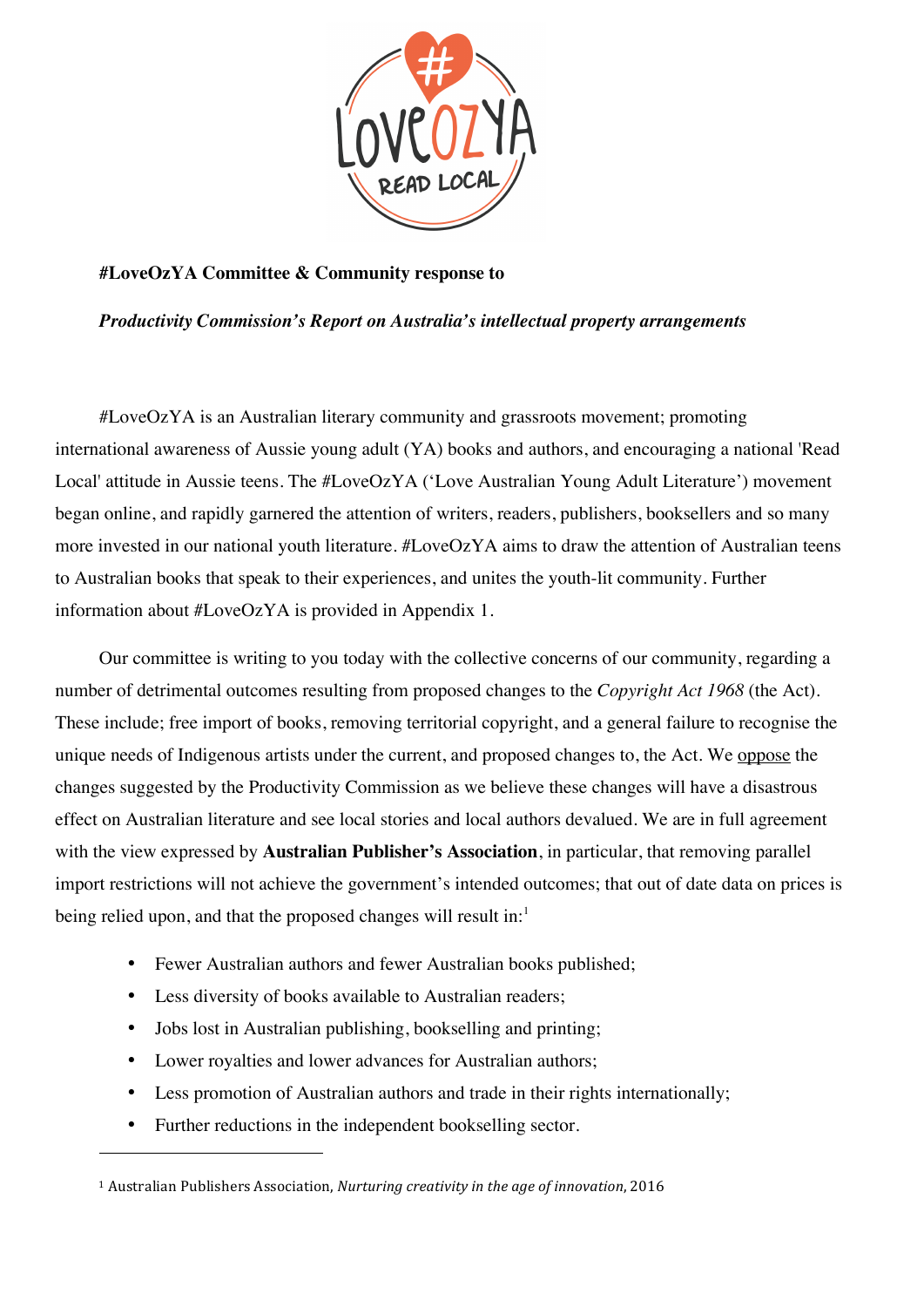Scrapping Australia's current parallel importation rules and collapsing territorial copyright would not only be catastrophic for authors, publishers and booksellers (as recently outlined by celebrated writer Tom Keneally<sup>2</sup>), but also for readers who actively want to support our local books industry. Such changes would undo the good work done by grassroots organisations like #LoveOzYA, and all the passionate supporters who want to help our youth literature sector grow and prosper.

Award-winning Australian children's author Jackie French eloquently addressed this in an open-letter,<sup>3</sup> saying that the Report was 'rubbish' and morally 'indefensible';

*… for the future of Australia - economically, culturally - and for our children, who deserve not just jobs from cultural and technical innovation, but books written about their land, by Australians, in order that they know who they are and what we may become, it is criminal.*

Ditching Australia's current parallel importation rules and collapsing territorial copyright will not only see Australian publishing devalued, resulting in fewer Australian authors and books being published, but will have huge 'knock-on' effects, particularly to the range and diversity of titles being offered to Australian teens. The Australian and international youth literature sector has been making great strides in promoting another vital grassroots movement – 'We Need Diverse Books'<sup>4</sup> – which advocates essential changes in the publishing industry to produce and promote literature that reflects and honours the lives of all young people. This ethos aims to put more books featuring diverse characters into the hands of all children – recognising all diverse experiences, including (but not limited to) Indigenous peoples, LGBTQIA, people of colour, gender diversity, people with disabilities, and ethnic, cultural, and religious minorities.

Australia is a diverse nation and our stories should be as well. All YA readers should be able to find themselves in stories, and all YA readers should be able to find other people's cultures, identities and experiences in stories too. There is already a severe lack of such diverse titles in the Australian market where white, able-bodied, and heteronormative characters still abound as the "norm". But we are seeing improvements (slowly), with more diverse characters and creators being published and represented in our YA market. However, if changes to parallel importation rules and territorial copyright are implemented, then Australian publishing will be devalued and it will become correspondingly more difficult for diverse authors

<sup>&</sup>lt;sup>2</sup> (Keneally 2016) 'Productivity Commission recommendation threatens livelihood of book industry,' The Australian *Financial Review*, 29 April < http://www.afr.com/business/media-and-marketing/publishing/productivitycommission-recommendation-threatens-livelihood-of-book-industry-20160429-goi2zq> 

<sup>&</sup>lt;sup>3</sup> Jackie French, An open letter from Jackie French (AM) in response to the Productivity Commission's Report on *Australia's intellectual property arrangements*, Harper Collins < http://blog.harpercollins.com.au/wpcontent/uploads/2016/04/Open-Letter-from-Jackie-French\_Theft-and-Failure-of-Economics-101.pdf>

<sup>&</sup>lt;sup>4</sup> We Need Diverse Books, < http://diversebooks.org/#>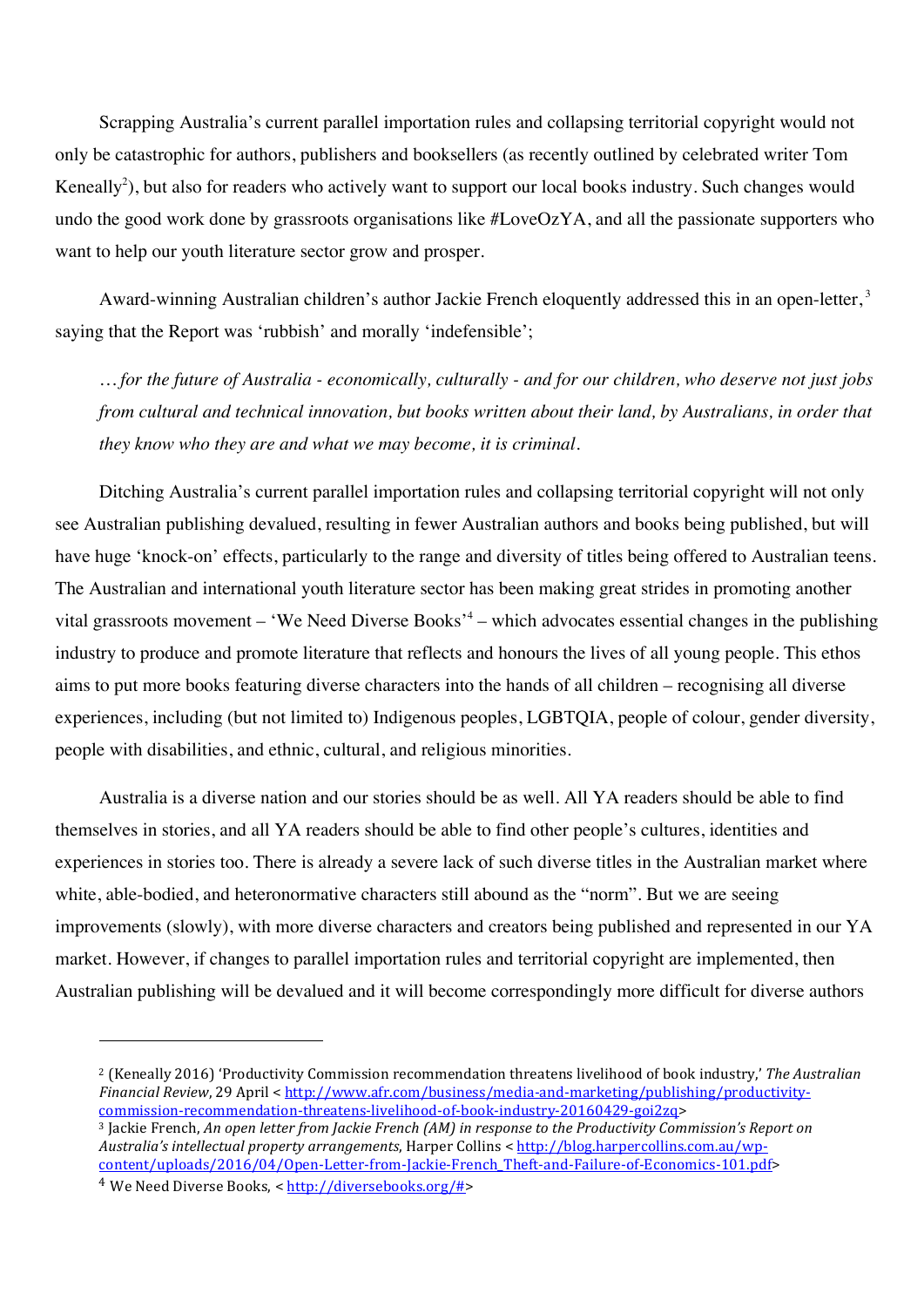who already struggle to make their voices heard. Further, the independent publishing sector, including publishers such as Magabala Books – Australia's oldest independent Indigenous publishing house, and one of our pre-eminent publishers of Indigenous YA titles – will be disproportionately badly affected by such changes, as large publishers with multi-national links will have a far greater chance of survival than the small presses that are responsible for so much of the diverse literature that reflects the realities of twenty-first century Australia.

The Productivity Commission's suggested changes will result in fewer Australian authors and books being published, resulting in a lack of title variety for the very readership who thrive on Australia's vibrant and increasingly diverse literary scene.

Scholastic Australia recently published '<sup>5</sup> Australian Kids & Family Reading Report'. This landmark report investigated what kids want in books, and found that diversity and variety is key;

- *An overwhelming majority of kids aged 6–17 agree that their favourite books—and the ones they are most likely to finish—are the ones they pick out themselves.*
- *Above all, children aged 6–17 want books that make them laugh, and what parents want in books for children is often the same as what kids want for themselves.*
- *Nearly three-quarters of kids aged 6–17 (74%) say they would read more if they could find more books that they like.*

#LoveOzYA further notes that the Productivity Commission's report has not addressed the unique needs of Indigenous creators and their relationship to the Act. Copyright issues relating to Indigenous peoples have been summarised by the Australian Copyright Council as follows:<sup>6</sup>

- *copyright in an artistic work usually expires 70 years after the death of the creator so there is no copyright protection for old Indigenous artworks such as rock art;*
- *because copyright does not protect ideas, methods or styles, it does not prevent people using styles belonging to certain Indigenous communities such as dot painting;*
- *because copyright law only applies to works which have been "recorded" in some way (for example, written down or recorded on film), it does not protect aspects of Indigenous culture which have never been recorded (this is more relevant to music and stories); and*

<sup>&</sup>lt;sup>5</sup> Scholastic Australia, 2016 *Australian Kids & Family Reading Report* < http://www.scholastic.com.au/readingreport> <sup>6</sup> Artists - Indigenous: INFORMATION SHEET G082v07 May 2014, Australian Copyright Council file:///Users/Danielle/Downloads/Artists%20-%20Indigenous%20(G082v07)%20FINAL.pdf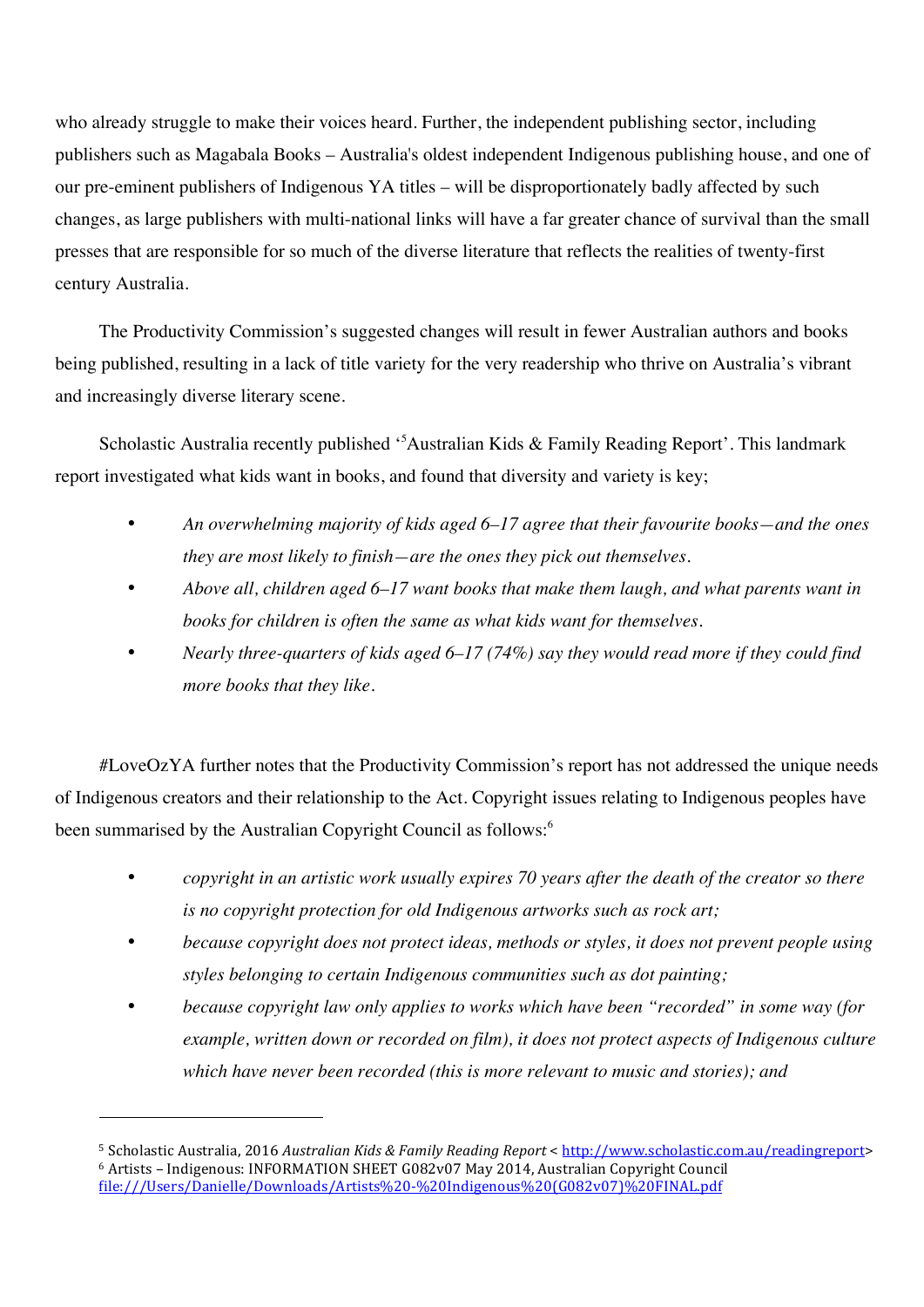• *there is only an obligation to get permission from the copyright owner – there is no obligation to get permission from an Indigenous community whose customary laws apply to uses of a work.*

Issues relating to Indigenous peoples and copyright have been well known in Australia since at least the publication of the ground-breaking *Our Culture Our Future* report in 1998 and the deficiencies in legal protection have resulted in a proliferation of protocols relating to dealing with Indigenous material<sup>7</sup> – and yet the Productivity Commission has failed to take account of these concerns. The approach taken by the Productivity Commission is at odds with the *UN Declaration on the Rights of Indigenous Peoples*, which was endorsed by Australia in 2009. Moreover, the Productivity Commission is recommending reductions in copyright protection – which would reduce the already threadbare protection available to Indigenous peoples – at the same as the government is proposing increasing protection for Indigenous knowledge in a different area of intellectual property law (patents) by implementing the *Nagoya Protocol on Access to Genetic Resources and the Fair and Equitable Sharing of Benefits Arising from their Utilization (ABS) to the Convention on Biological Diversity*. This will result in inconsistencies in protection across different areas of intellectual property law. The Intellectual Property Arrangements April 2016 Productivity Commission Draft Report's failure to recognise and respect the unique copyright needs of Indigenous Australians is of great concern to the #LoveOzYA committee.

We are living in exciting, if trying times for books. The Internet has the potential to be one giant book club, and indeed movements like #LoveOzYA have grown from online community hubs gathered around celebrating youth literature. But it's because of our community and online focus that #LoveOzYA and its supporters firmly reject the Productivity Commission's proposals. There is unprecedented communication and interaction between authors and readers these days – nevermore than between young adult authors and their teen readers who engage with these books across multiple platforms and social media sites. For this reason, teen readers and lovers of YA literature reject the changes because of the many ways this will adversely affect the work of authors, including their ability to make a living from writing. As one #LoveOzYA supporter and signatory to this letter told us; 'As a reader I don't want future generations of authors to have to choose between writing and earning an income.'

<sup>7</sup> For example, the *Australia Council for the Arts Protocols for Producing Indigenous Australian writing* (as well as other protocols relating to visual arts, media arts; performing arts; and music); the A*ustralian Institute of Aboriginal and Torres Strait Islander Studies Guidelines for Ethical Research in Australian Indigenous Studies*; the *Australian Institute of Aboriginal and Torres Strait Islander Studies Guidelines for the Ethical Publishing of Aboriginal and Torres Strait Islander authors and research from those communities*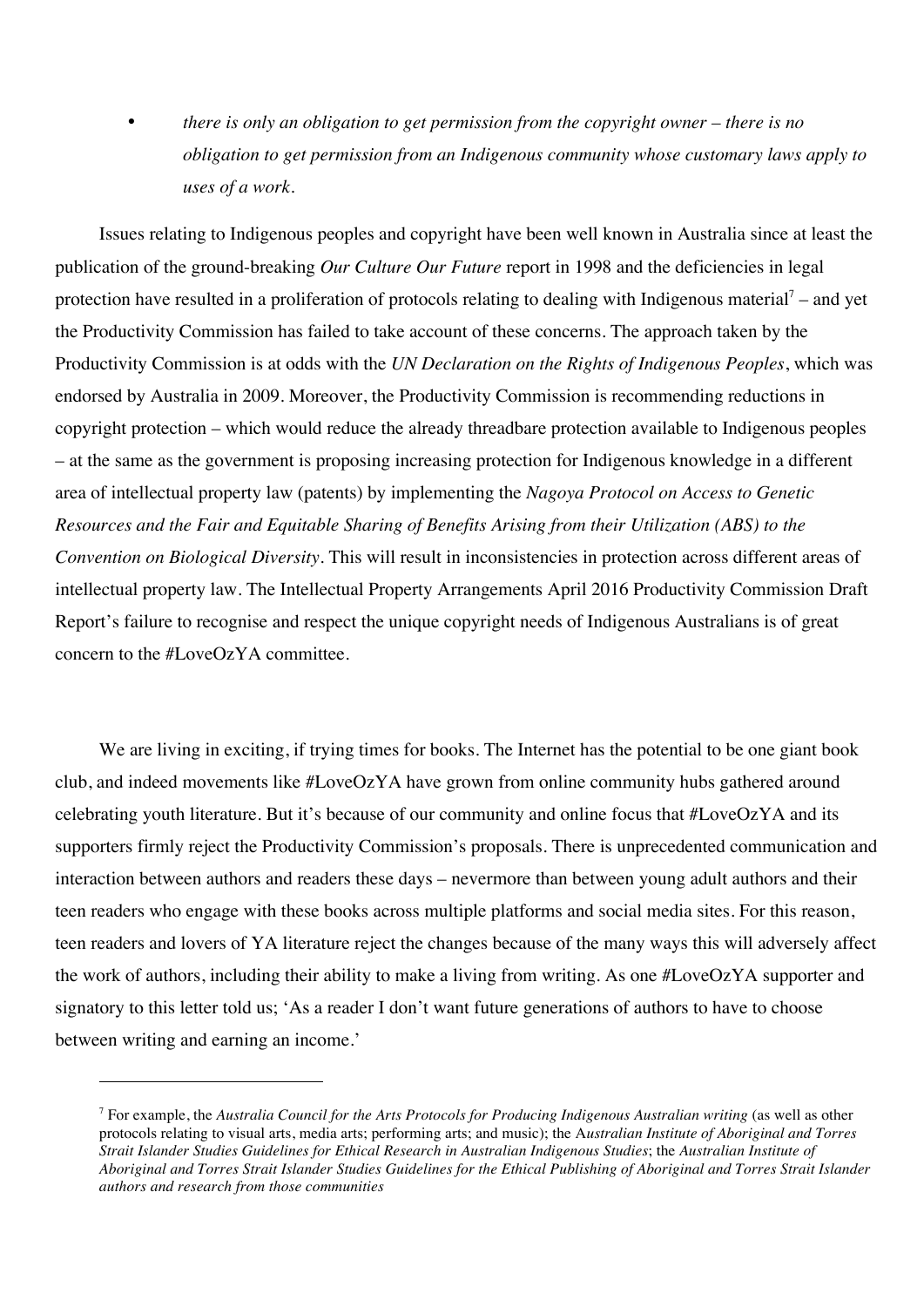The #LoveOzYA committee on behalf of our widespread and passionate community, want it known that we vehemently oppose these proposed changes, and will do everything in our power to make sure they do not get a foothold in our industry.

Kind Regards,

# **The 2016 #LoveOzYA committee:**

*Bec Kavanagh (chair) Danielle Binks Adele Walsh Ambelin Kwaymullina Amelia Lush*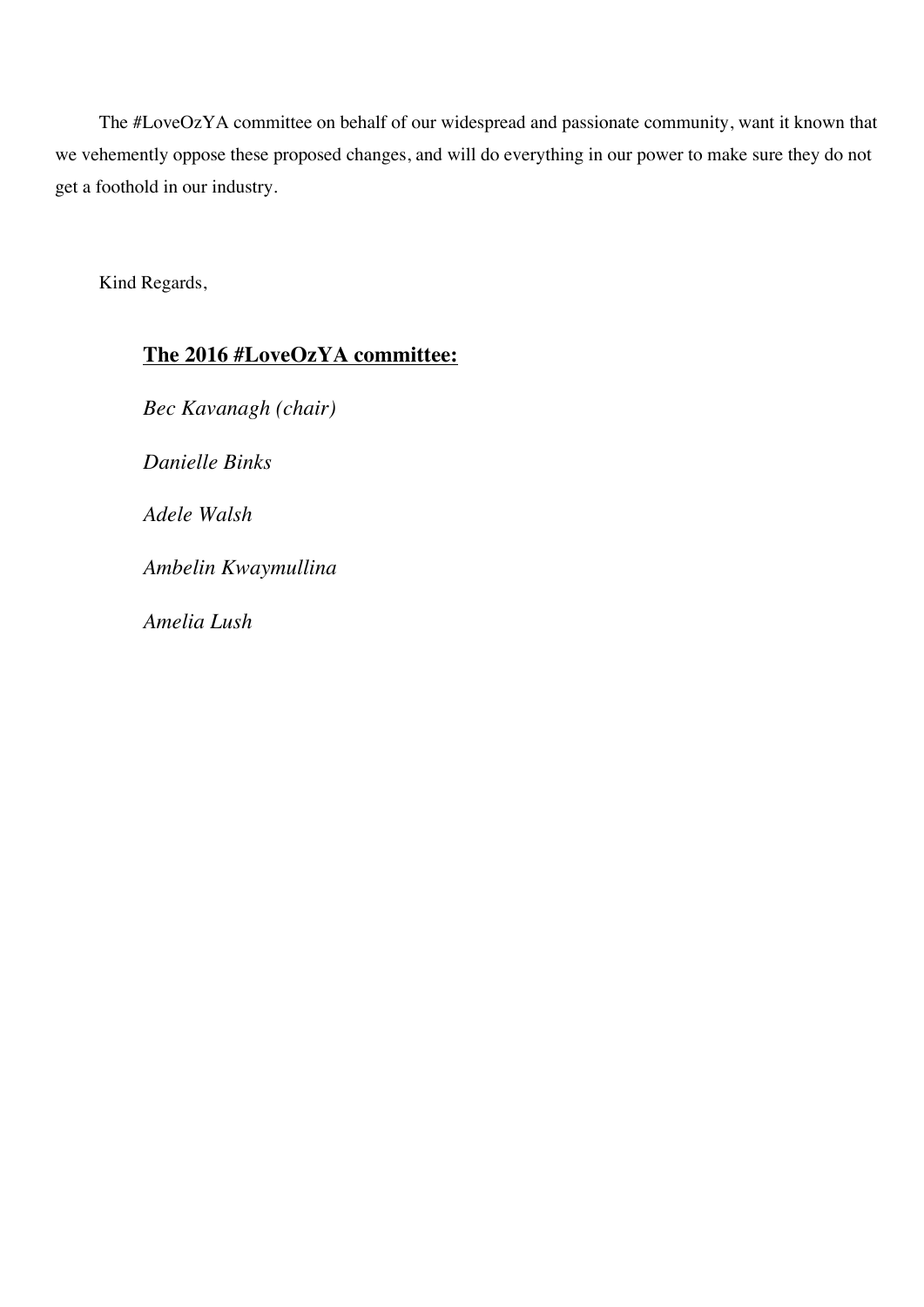### **Appendix 1**

#### **About #LoveOzYA** ! **http://loveozya.com.au/**

#LoveOzYA was formed in June/July 2015, as a response to data obtained by the Australian Library & Information Association (ALIA), which indicated that Australian YA literature was struggling to attract Aussie teen readers – and largely because of American YA enjoying successful film & TV adaptations, expanded into Hollywood franchises which were overcrowding and overshadowing the smaller Australian YA market.

#LoveOzYA was formed by passionate writers, editors, publishers, publicists, bloggers, vloggers and readers from all walks of life who love Australian YA. We wanted to help our national youth literature be heard above the roar of Hollywood's YA book adaptations (*The Hunger Games*, *Divergent*, *The Fault in Our Stars* – the list goes on), and to show Aussie teens that America does not have the final say in teen culture, and their Australian stories are just as vital and vibrant.

In our discussions with teen readers we have found that *where* they purchase books has a huge affect on *what* they read and *how* their reading habits are influenced by algorithm recommendations. If they buy online from Amazon (US-owned) or Book Depository (UK-owned), those algorithms are not designed to aid in the discoverability of Australian titles and authors.

To combat these issues, #LoveOzYA has started a dialogue with young Australian readers and lovers of Aussie YA; explaining why a 'buy local' mentality aids our national publishing industry and how it supports authors. We have been promoting the purchasing of books from independent bookshops, and trying to raise awareness of Australian territory titles of international books (discouraging the buying of overseas editions online from places like Amazon, when the rights have been bought by an Australian publisher). Indeed, #LoveOzYA's very slogan of "Read Local" is intended to invoke the "Buy Local" philosophy – not least because there is ample evidence that buying books for children and young adults to read for *fun* is often dependent on bricks and mortar bookstores and libraries with children's book specialists. This has been most recently outlined in Scholastic Australia's 'Australian Kids & Family Reading Report';

• *Libraries, school book fairs and book club catalogues, and bookshops are the leading sources children aged 6–17 use to find books to read for fun. Parents also frequently turn to libraries and bookshops to find books for their child to read for fun, followed by the school book fair or book club catalogue.*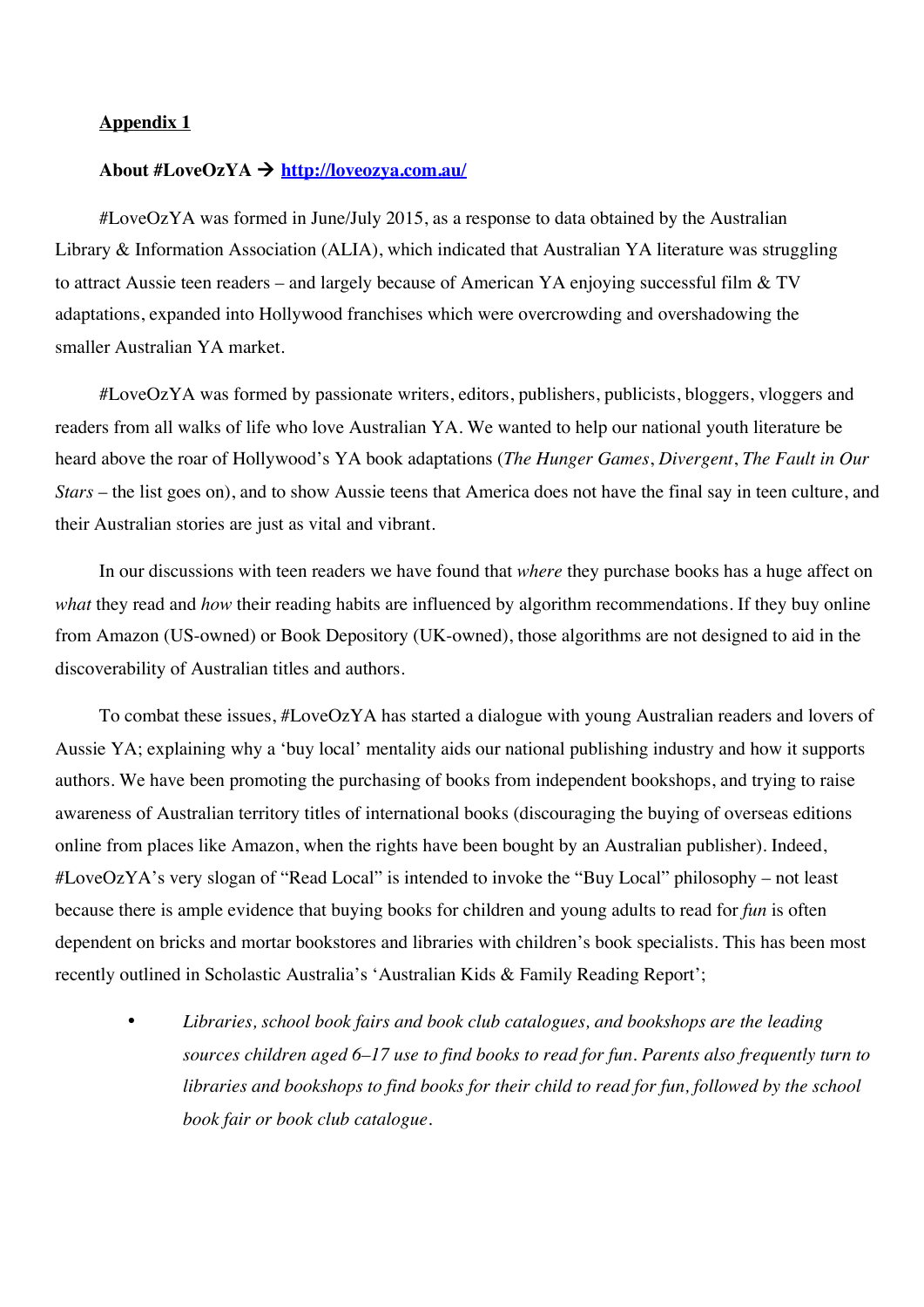Scrapping Australia's current parallel importation rules and collapsing territorial copyright would be disastrous for the publishing industry, and authors in particular. As Richard Flanagan once wrote;

*The consequences will be job losses, public revenue losses when profits are transferred overseas, and a brutal reduction in the range of Australian books publishers will be able to publish. Australia will become a dumping ground for American and English books, and we will risk becoming – as we once were – a colony of the minds of others …* 

But would also hurt readers who desperately want to support our local books industry. Such changes would undo a lot of the good work done by grassroots organisations like #LoveOzYA, and all the passionate supporters who want to help our youth literature sector grow and prosper with a "Buy Local" & "Read Local" mentality.

Ditching Australia's current parallel importation rules and collapsing territorial copyright will see Australian publishing devalued, resulting in fewer Australian authors and books being published. #LoveOzYA believes this will have huge knock-on effects, particularly to the range and diversity of Australian YA titles being offered to our teen readers.

As it currently stands Australia has a vibrant and successful literary scene, as Tom Keneally highlighted for 'The Australian Financial Review';

*Our industry produces more than 7000 new books annually and generates \$2 billion in revenue. More than 1000 businesses in Australia are engaged in the publishing industry, and directly employ more than 4000 people. Many are, of course, small businesses. Australia has the 14th largest publishing industry in the world and the largest independent bookseller section in the entire English language market.* 

And within the industry we have a thriving and vital youth literature sector, one that has seen the creation of;

- **The Inky Awards** the only youth literature awards of their kind in Australia. Both the longlist and shortlist are selected by young adults, and the winners voted for online by teen readers and reviewers (aged 12-20)
- **Centre for Youth Literature** (CYL) helps connect Australian teenagers with books, stories, writing – and each other. An organisation that fosters a love of recreational reading in young adults. They also organise the biannual Reading Matters conference – Australia's leading youth literature program.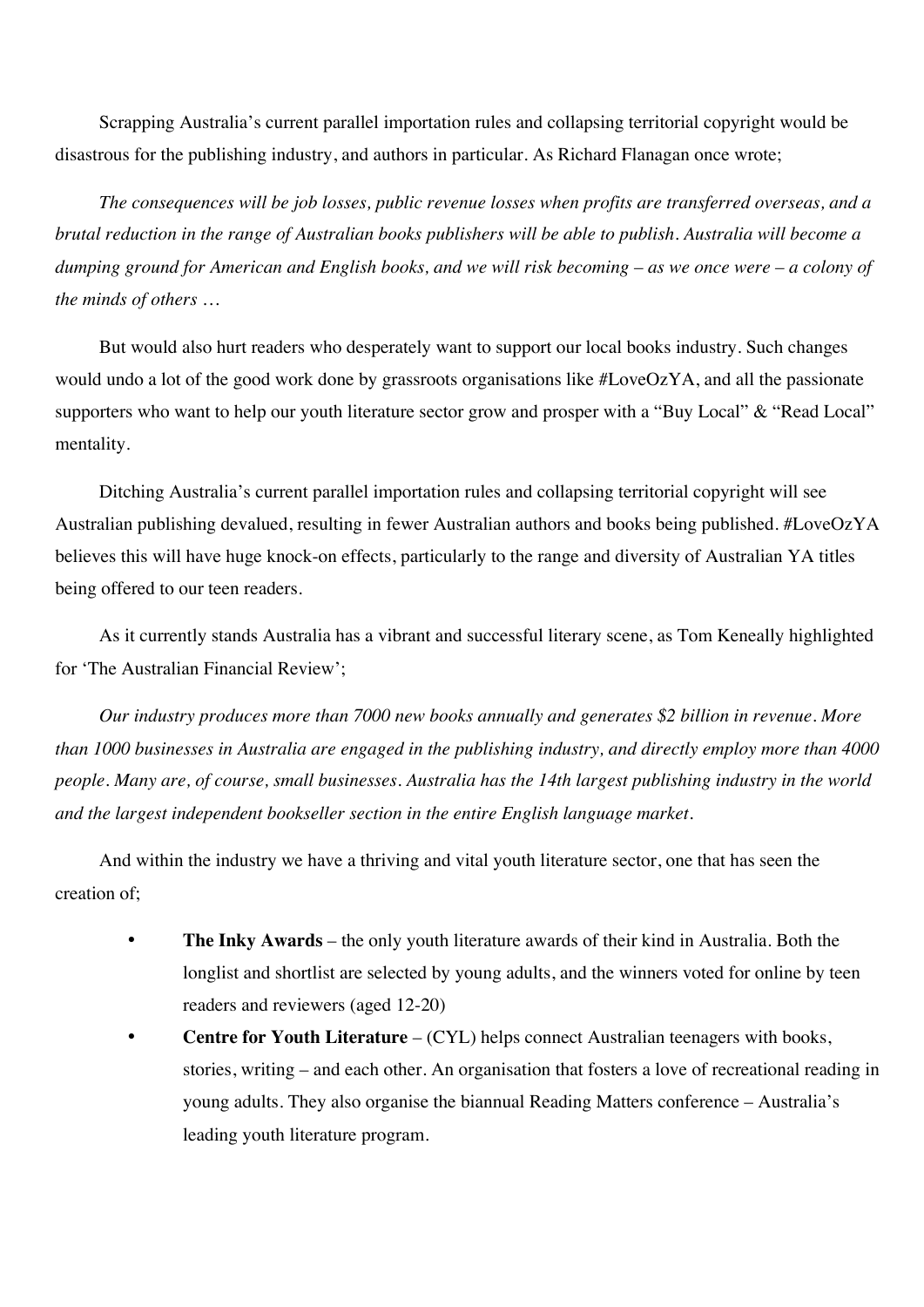- **Young Australians Best Book Awards** (YABBA) run by a volunteer committee that seeks to provide children a voice within the general Australian children's book industry, by encouraging children to recommend recent Australian published books.
- **The Text Prize for Young Adult and Children's Writing** an unpublished manuscript award from the independent Text Publishing, it is awarded annually to the best manuscript written for young readers and has unearthed extraordinary, multi-award-winning books and launched international publishing careers.
- **The Ampersand Prize** Hardie Grant Egmont's annual Ampersand Prize for debut YA & middle-grade novelists has uncovered an exciting and diverse range of new and emerging Australian young adult authors.
- **The 100 Story Building** is helping to unearth our next generations of young writers, by encouraging kids to creative writing projects and connecting them with authors for workshops.

Not to mention our own grassroots movement in #LoveOzYA as a means to bring the entire Australian youth literature community together. We are all dedicated to finding, producing and celebrating the very best Aussie YA stories – because Australian children deserve to have their stories told and their voices heard – stories that get them hooked on reading, and make them readers for life. What we can't afford is to have parallel importation rules and gutted territorial copyright diminishing our national youth literature because authors can't afford to keep writing.